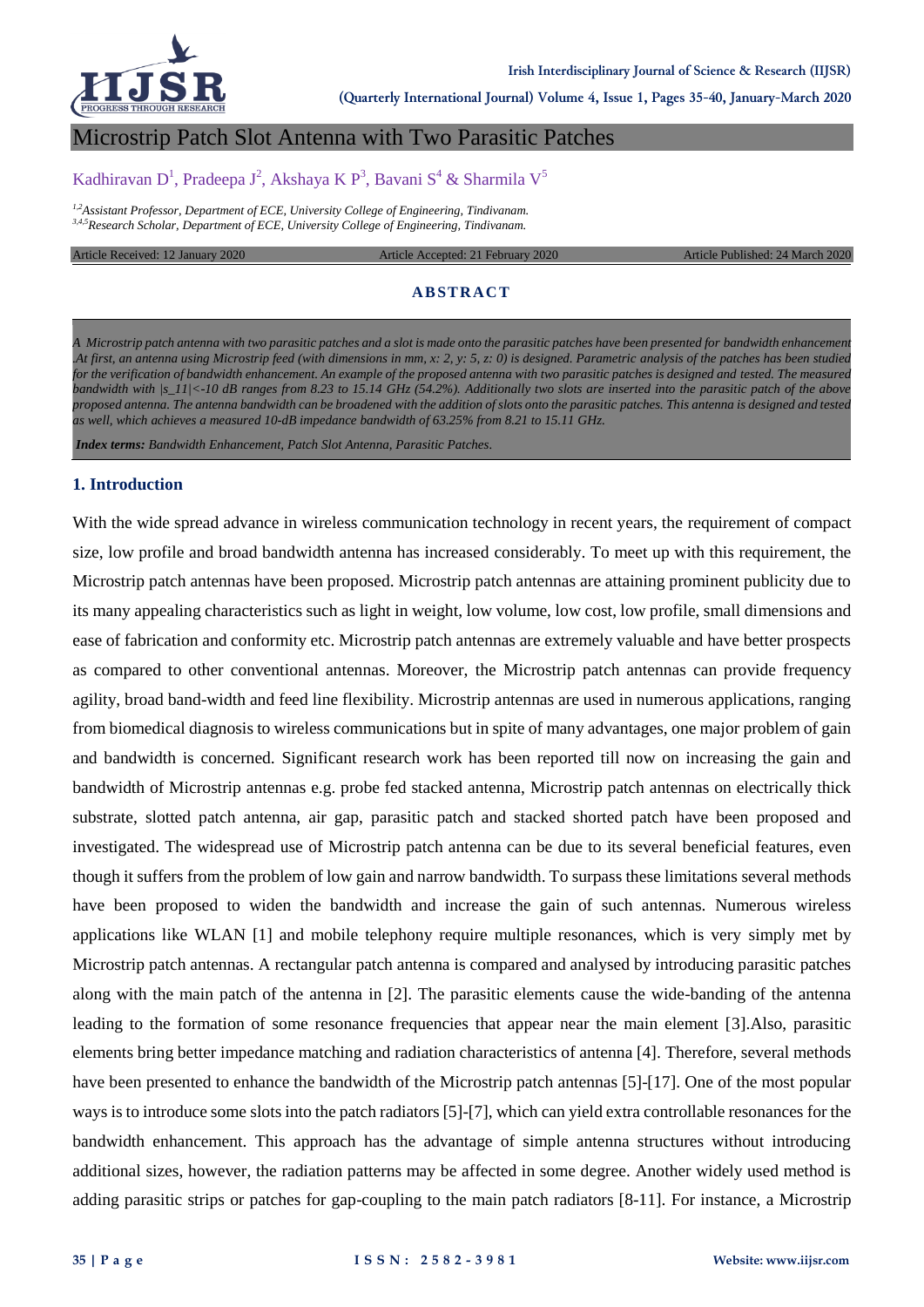

antenna with gap-coupled sectoral patch has been designed in [8], which results in a bandwidth increase from 1.6% to 12.3%. In [11], a multilayer antenna structure is used for improving the impedance bandwidth. Although the multilayer dielectrics and patches can achieve an enhanced impedance bandwidth of over 20%, it pays a heavy price for the increased profile and cost. Additionally, inserting shorting vias into the dielectric substrate is one of the prevailing approaches used by researchers recently  $[12]-[17]$ . In [12], a triangular patch antenna using shorting vias and V-shaped slot is proposed, where a wider bandwidth is obtained with the help of the shorting vias, having great influence on the resistance and reactance of the antenna. Similarly, in [13]-[17] the shorting vias are inserted in order to expand the impedance bandwidths of the antennas.

## **2. System model**

Designing the Microstrip patch antenna includes the substrate with dimensions of 16 x 18x 1.6mm.The rectangular patch and trace is drawn on the top face of the substrate. Two rectangular patches has dimensions  $L_1 = 9$ mm;  $W_1 =$ 5.74mm and  $L_2$ =9mm;  $W_2$ =5.76mm. Air box is drawn on starting from the bottom of the substrate with the same length and width. The height of the air box can be any value here the dimensions are taken to be 11.4x12.9x4.2mmand also an Air box is drawn below the substrate of dimensions11.4x12.9x4.2 mm. In the patch1 a hexagonal slot of side 4mm is made and in the patch 2 a rectangular slot of length L=5mm and width W=2mm is made. A waveport should be defined .To do so a rectangle is drawn on the XZ plane of dimensions such that it covers the trace. Select the XZ Plane from the menu. Select the substrate to assign material and assign a User defined material with a relative permittivity of 4.4 and dielectric loss tangent of 0.028 to the substrate. Select the bottom face of the substrate and assign the PerfectE boundary to it. Assign the Radiation boundary to the top and bottom air boxes. Assign PerfectE boundary to the rectangular patch and the trace. Assign wave port excitation to the rectangle on the XZ plane. Set up an Adaptive solution at 7.5GHz, with 20 passes and delta as .001 and also set up a Sweep solution from 7-18GHz with a step size of 0.1. To analyze the results Plot the S matrix in dB to check if the designed Antenna resonates at the specified 7.5Ghz and Plot the Magnitude of Zo to check if the Input Impedance is 50Ohm as designed.

#### **3. Proposed work**



**Fig.1(a)** ANT\_1 **Fig.1(b)** ANT\_2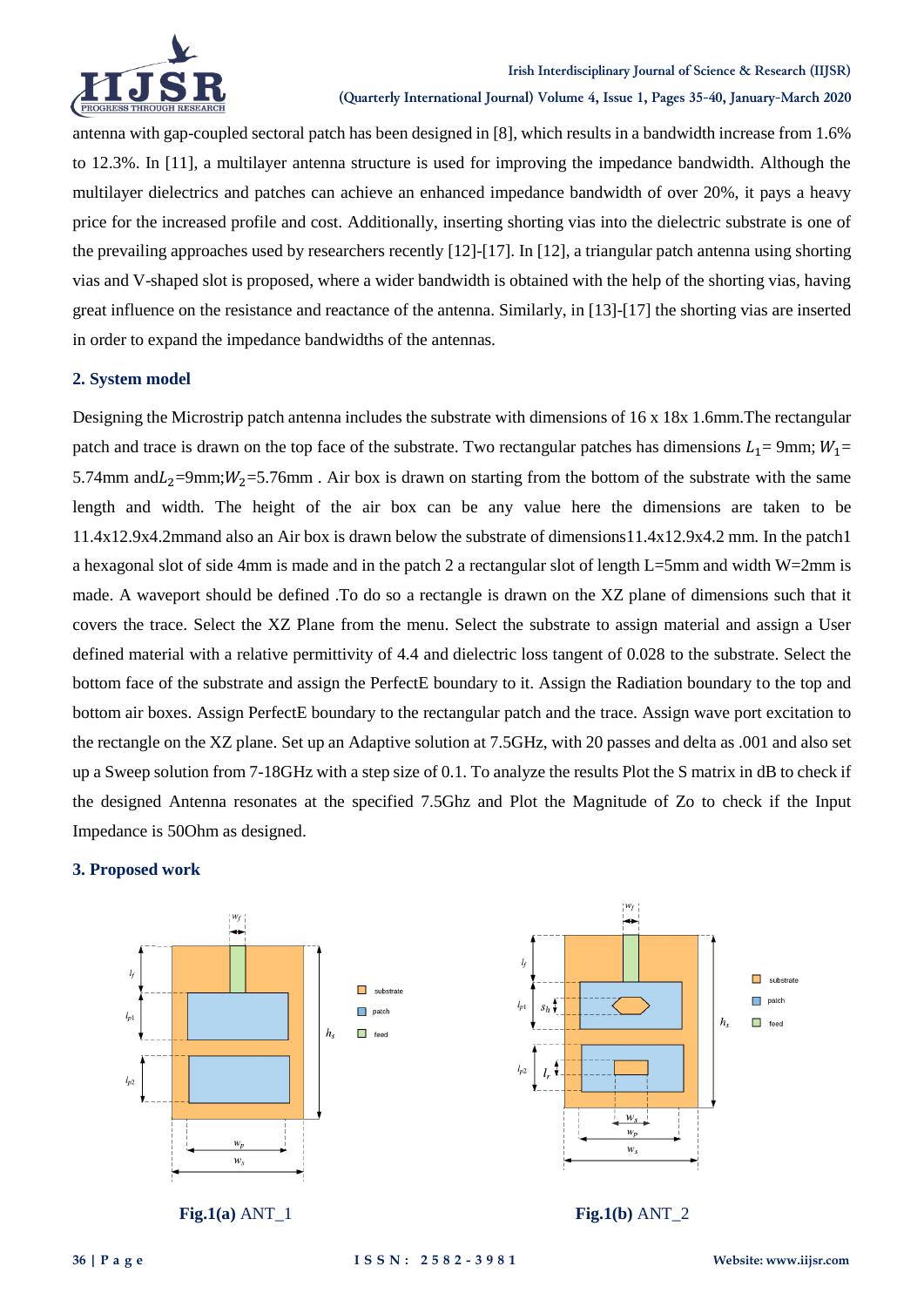

Initially, a Microstrip patch antenna is designed with two parasitic patches which is shown in fig.1(a). An mictrostrip patch antenna with two parasitic patches and slots are made onto the patches is proposed for the bandwidth enhancement. The above proposed antenna is designed and tested using HFSS 13.0.The substrate is formed with the dimensions of 16 x 18x 1.6mm. Two rectangular patches has dimensions of  $L_1$  = 9mm;  $W_1$  = 5.74mm and  $L_2$ =9mm;  $W_2$ =5.76mm. In the patch1 a hexagonal slot of side 4mm is made and in the patch 2 a rectangular slot of length L=5mm and width W=2mm is made. This antenna is designed and tested as well, which achieves a measured 10-dB impedance bandwidth of 63.25% from 8.21 to 15.11 GHz .It is shown in fig.1(b)

### **4. Simulation and results**

Initially, a Microstrip patch antenna with two parasitic patches is designed and analysed. The measured bandwidth of the antenna with two parasitic patches and **| |<-**10 dB ranges from 8.23 to 15.14 GHz (54.2%).The simulated results are shown in 2(a).





Additionally two slots are inserted into the parasitic patch of the above proposed antenna. The antenna bandwidth can be broadened with the addition of slots onto the parasitic patches. This antenna is designed and tested as well, which achieves a measured 10-dB impedance bandwidth of 63.25% from 8.21 to 15.11 GHz which is shown in  $fig.2(b)$ 



**Fig.2(b)**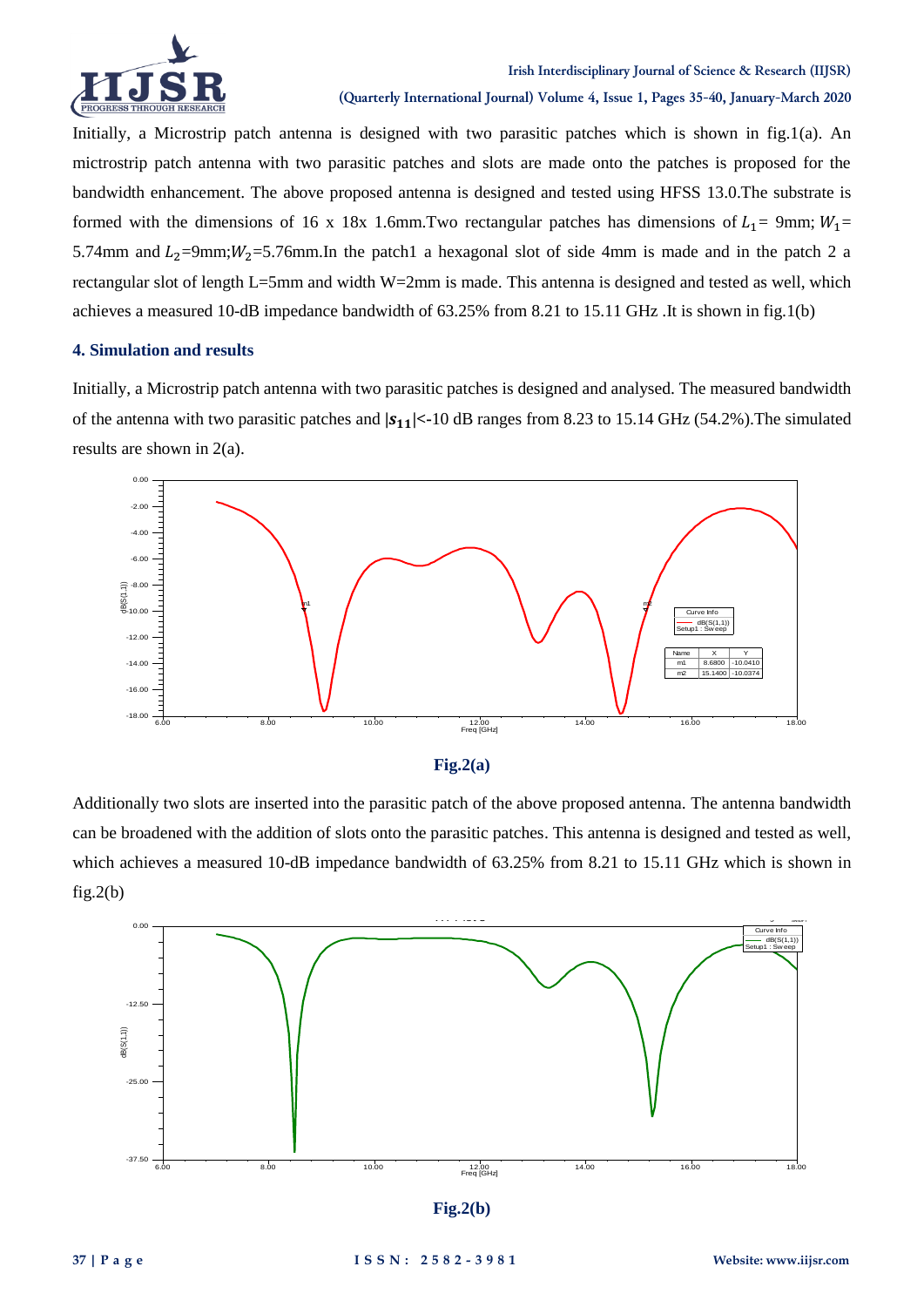

**(Quarterly International Journal) Volume 4, Issue 1, Pages 35-40, January-March 2020**

Comparison of the both ANT  $\overline{1}$  & ANT  $\overline{2}$  is made .It is very clear from the comparison plot that the antenna with slots on the parasitic patch have enhanced bandwidth. The simulated results are shown in fig.3(a)





Now let us consider the case where the patch size is increased and the bandwidth is calculated. Initially the size of the patch1 is increased having dimensions (10mm\*5.835mm) and the size of the patch2 is increased to (10mm\*6.165mm). It is found is not enhanced in this case than the actual result. The bandwidth of the antenna with increased patch size is 45%.. Then the size of the patch1 is increased further having dimensions of (10.5mm\*5.835mm) and the size of the patch2 is increased to (10.5mm\*6.165mm). It is found the bandwidth is not enhanced in this case also. Here the bandwidth of the antenna is calculated with increased patch size is 45.4%.So we can say that the bandwidth cannot be enhanced by increasing the patch size. The simulated results are shown in  $fig.3(b)$ 





So let us consider another case , It is found from the simulation result that the bandwidth is further enhanced by increasing the slot size. Now the side of the hexagonal slot is increased from 4mm to 5mm and the length and width of the rectangular slot is increased from (5mm\*1mm) to (5mm\*2mm). Now the bandwidth is found to be 67% ranges from 8.04GHz to 16.47GHz. Now the side of the hexagonal slot is further enlarged to 5.1mm and the length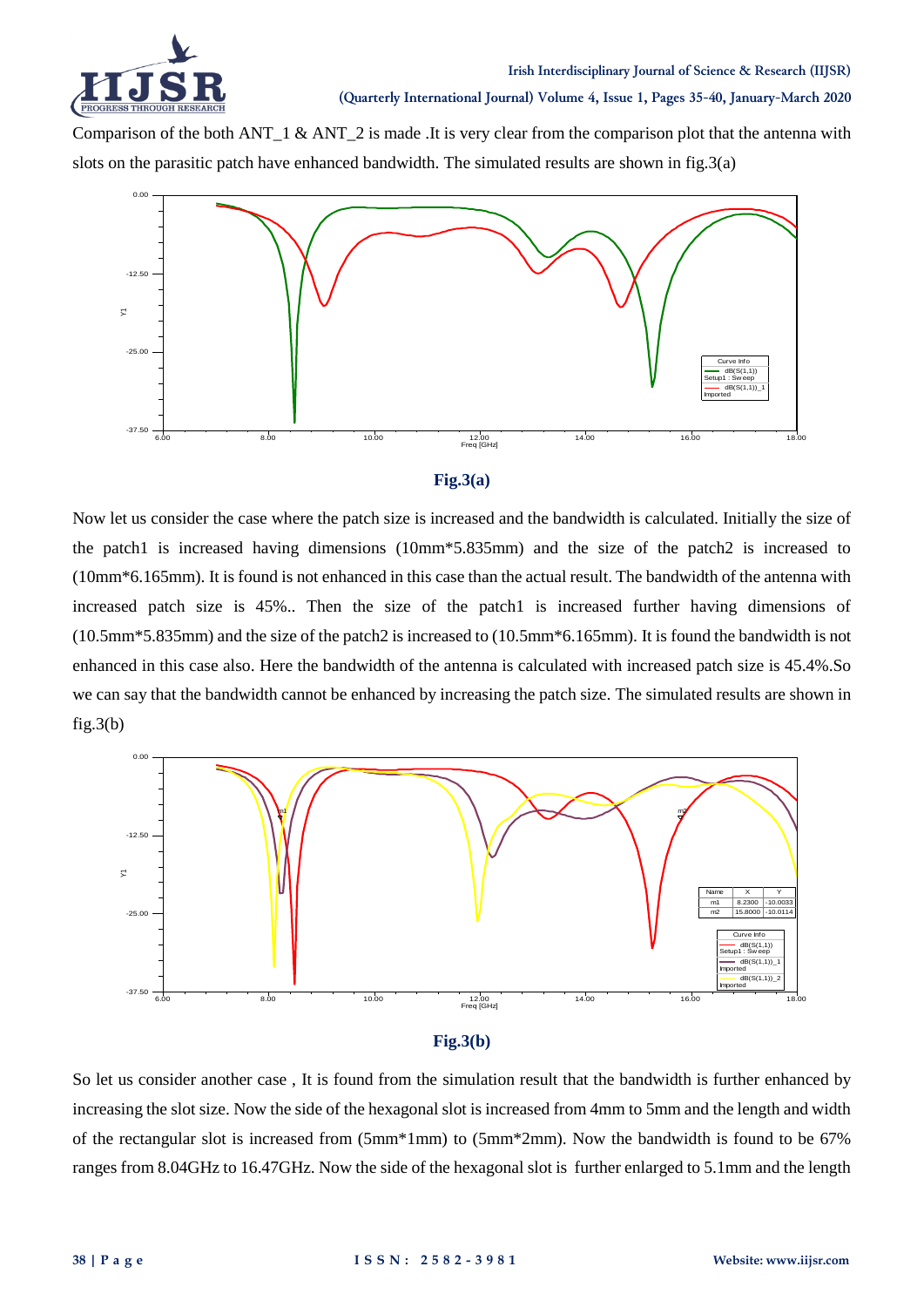

and width of the rectangular slot is enlarged to (5mm\*2.5mm). Now the bandwidth is found to be 68.7% ranges from 8.03GHz to 16.47GHz.





# **REFERENCES**

[1] H.-W. Liu, C.-H. Ku, and C.-F. Yang, "Novel CPW-fed Planar Monopole Antenna for WiMAX/WLAN Applications," IEEE Antennas and Wireless Propagation Lett., vol. 9, pp. 240–243, 2010.

[2] Constantine A. Balanis: "Antenna Theory, Analysis and design", 3rd ed., John Wiley& Sons.

[3] W.-C. Liu, M. Ghavami, and W.-C. Chung, "Triple-Frequency Meandered Monopole Antenna with Shorted Parasitic Strips for Wireless Application," IET Microwaves, Antennas and Propagation, vol. 3, no. 7, pp. 1110– 1117, 2009.

[4] Wood, C, "Curved Microstrip Lines as Compact Wideband Circularly Polarised Antenna", IEE J. Microwaves, Opt. &Acoust., 3, pp. 5 13, 1979

[5] J. Y. Sze and K. L. Wong, "Slotted rectangular microstrip antenna for bandwidth enhancement," IEEE Trans. Antennas Propagat., vol. 48, pp. 1149–1152, Aug. 2000.

[6] J. H. Lu, "Bandwidth enhancement design of single-layer slotted circular microstrip antennas," IEEE Trans. Antennas Propagat., vol. 51, no. 5, pp. 1126-1129, 2003.

[7] A. A. Deshmukh, "Broadband slot cut shorted sectoral microstrip antennas," IET Microw. Antennas Propagat., vol. 11, no. 9, pp. 1280-1287, 2017.

[8] A. Kandwal and S. K. Khah, "A novel design of gap-coupled sectoral patch antenna," IEEE Antennas Wirel. Propagat. Lett., vol. 12, pp. 674-677, 2013.

[9] Z. X. Liang, J. H. Liu, Y. Y. Zhang, and Y. L. Long, "A novel microstrip quasi Yagi array antenna with annular sector directors," IEEE Trans. Antennas Propagat., vol. 63, no. 10, pp. 4524-4529, 2015.

[10] J. Wu, Y. Yin, Z. Wang, and R. Lian, "Broadband circularly polarized patch antenna with parasitic strips," IEEE Antennas Wirel. Propagat. Lett., vol. 14, pp. 559-562, 2015.